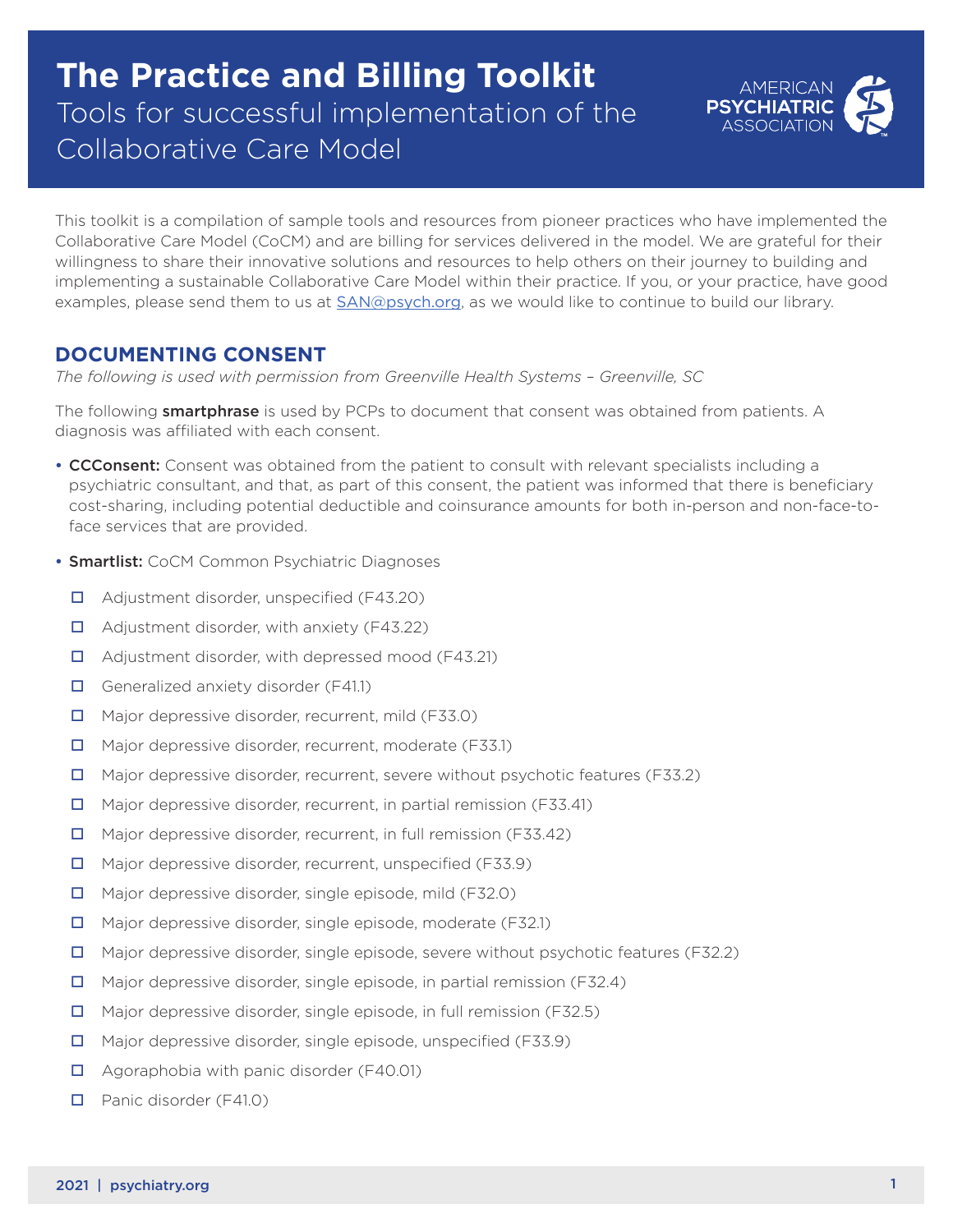- $\Box$  Post-traumatic stress disorder, acute (F43.11)
- $\Box$  Post-traumatic stress disorder, chronic (F43.12)
- $\Box$  Post-traumatic stress disorder, unspecified (F43.10)

#### **Documenting Consent Checklist**

*The following is used with permission from Integrated Healthcare Associates (IHA) – Ann Arbor, MI* 

- I have discussed IHA's Behavioral Health Collaborative Care Program with the patient, including the roles of the behavioral health care manager and psychiatric consultant.
- $\Box$  I have informed the patient that they will be responsible for potential cost sharing expenses for both in person and non-face-to-face services.
- The patient has agreed to participate in the Behavioral Health Collaborative Care Program and for consultations to be conducted with relevant specialists.

## **INTRODUCING THE COLLABORATIVE CARE MODEL TO PATIENTS**

#### **Provider Script**

*The following is a treating provider sample script used to introduce the Collaborative Care Model to patients, it has been modifed and is used with permission from Integrated Healthcare Associates (IHA) – Ann Arbor, MI* 

- Depression and anxiety are common and can affect our health
- We have a program here in our office to help us treat these types of problems
- We have a behavioral health care manager on our team who can help us sort out what might be useful for you to treat your symptoms
- Sometimes the behavioral health care manager can help you learn some coping skills over 4-6 sessions to help with your problems
- There is also a consulting psychiatrist who can make recommendations about medications if they might be useful
- You, me, and the behavioral health care manager will all work together to treat your depression and/or anxiety
- Depending on your insurance, there may be cost sharing for participation in this program related to the services you receive, both face-to-face and others
- Would you like to talk to the behavioral health care manager about the program?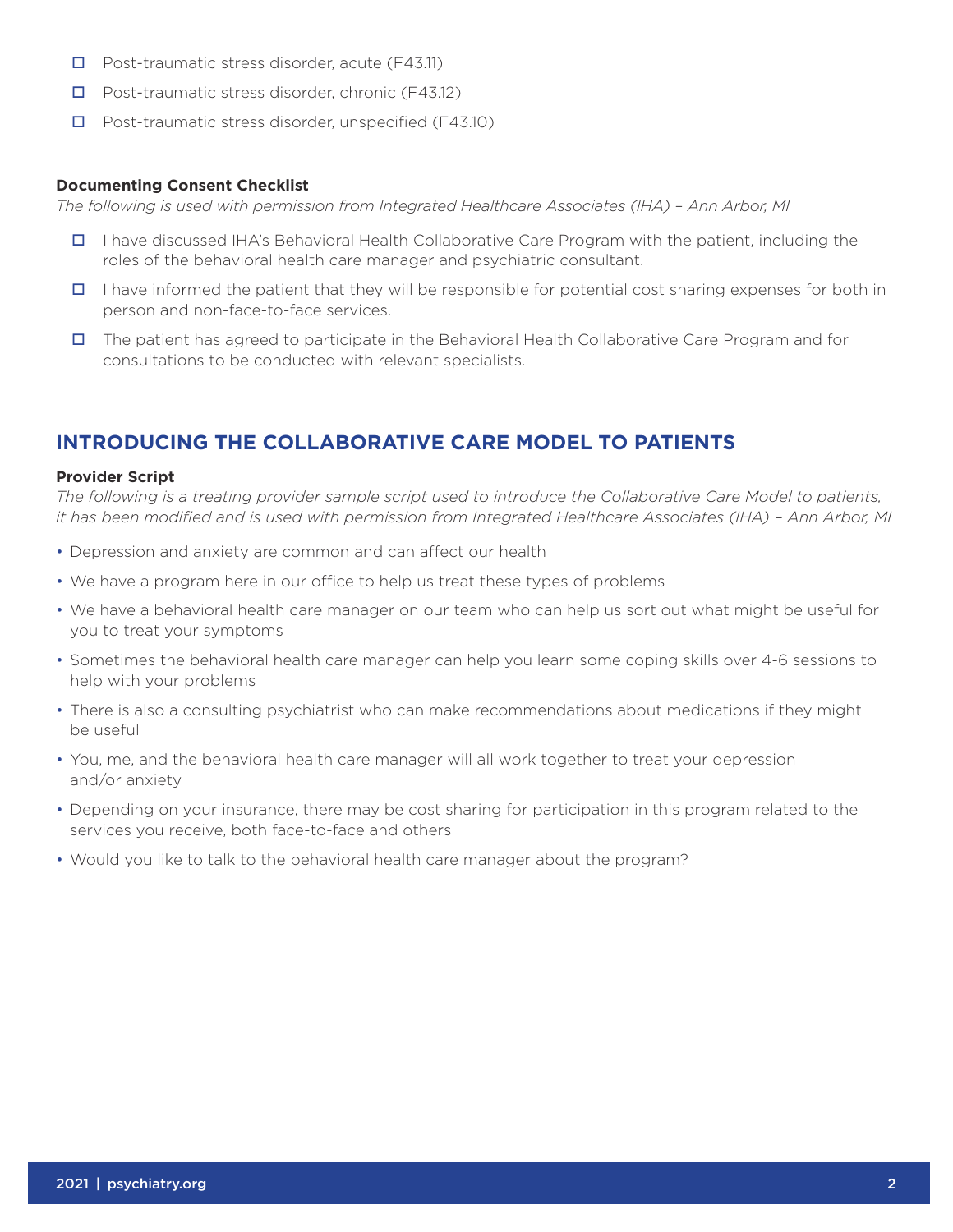#### **Patient Education Materials**

*The following patient education resources are used with permission from Integrated Healthcare Associates (IHA) – Ann Arbor, MI* 



#### $\underline{\mathsf{HA}}$  IHA Collaborative Care **Behavioral Health Program**

Your physician has referred you to the IHA Collaborative Care Behavioral Health Program because you might benefit from additional specialized support.

We work with patients who may have anxiety and/or depression  $-$  right here in your physician's office! Our team is made up of a behavioral health care<br>manager, your physician and a psychiatrist who talks with your doctor and behavioral health care manager. We all work together to help improve your overall well-being.

In this program, the behavioral health care manager works with you to build in the pressure, are contained to better manage your depression and/or anxiety. If you<br>are interested in using medication to help control your symptoms, our team psychiatrist will talk to your behavioral health care manager and your physician to figure out the best treatment options.

#### How does the IHA Collaborative Care Behavioral Health Program differ from therapy?

**IHA BEHAVIORAL HEALTH PROGRAM** 

- A behavioral health care manager will work with<br>you for 3-6 months offering brief behavioral interventions
- . They will check in often with you over the phone or at your physician's office
- A psychiatrist consults with your behavioral health<br>care manager and your primary care physician to help<br>determine treatment options
- Your behavioral health care manager only works with<br>patients experiencing depression and anxiety
- THERAPY WITH A COMMUNITY PROVIDER
- A therapist often will work with you for longer<br>periods of time practicing traditional therapy
- They meet with you in-person, in their office
- A therapist will refer you to a psychiatrist you
- see in-person • They work with depression, anxiety and many other<br>behavioral health conditions (like bipolar disorder,<br>obsessive compulsive disorder, etc.)

What are the benefits? For patients in this program,<br>your overall general health For patients in this program<br>your overall general healt<br>could be improved. Our<br>team provides added<br>support to you and your<br>physician. Patients in this priyon often feel less<br>depressed and anxious in just a couple months. How does it work?

The behavioral health care<br>manager will call you or<br>meet in the physician's office<br>to check in, ask about your<br>mood symptoms and they may discuss how your<br>medication(s) are working. medication(s) are working.<br>We use questionnaires to<br>help track changes in your<br>symptoms symptoms

## **Brenda Walsh, LMSW**

**Behavioral Health Care Manager** 

**IHA Practice Name** Address Suite City, MI 00000 734.000.0000



## **Emergency Contact Information: IF YOU ARE IN CRISIS, Call 911**

National Suicide Prevention Lifeline: 1.800.273.8255 Detroit Wayne Mental Health Authority: 1.800.241.4949 Washtenaw County Crisis Support Team: 734.544.3050 St. Joseph Mercy Ann Arbor Emergency Department: 734.712.3000 St. Mary Mercy Livonia Emergency Department: 734.655.4800

> **National Crisis Text Line** Text HELLO to 741741 (or go to your nearest emergency department)



**IHAcares.com**  $00@$ os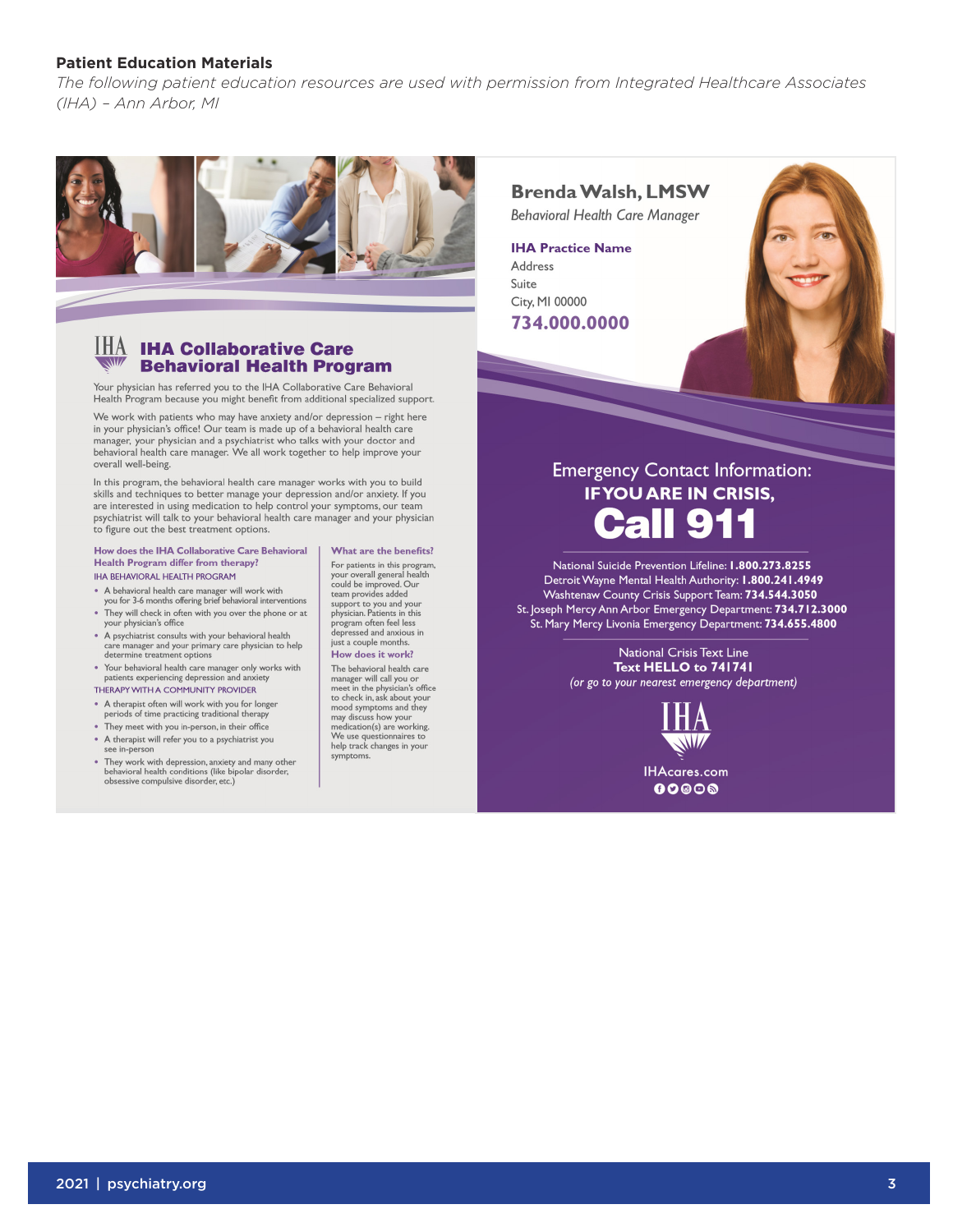## **PATIENT SATISFACTION**

#### **Patient Satisfaction Survey**

*The following is a Patient Survey used with permission from Baystate Behavioral Health – Springfeld, MA* 

We are interested in your opinions about Integrated Behavioral Health Services at this practice and ask that you please take a few moments to answer the questions below. Responses will be kept anonymous. Your views will assist us in our continuing efforts to provide the highest possible level of care.

Instructions: Please rate the Integrated Behavioral Health services you received from our facility. Circle the number that best represents your experience. If a question does not apply to you, please check "N/A." Thank you!

| You are (check one):<br>The patient<br>□                                                                      | The parent/caretaker of the patient<br>$\Box$ |                |      |                          |                  |     |
|---------------------------------------------------------------------------------------------------------------|-----------------------------------------------|----------------|------|--------------------------|------------------|-----|
| <b>Registration/Office Staff/Facility</b>                                                                     |                                               |                |      |                          |                  |     |
|                                                                                                               | <b>Poor</b>                                   | <b>Fair</b>    | Good | <b>Very Good</b>         | <b>Excellent</b> | N/A |
| <b>Courtesy &amp; helpfulness of</b><br>appointment and office staff                                          | $\mathbf{1}$                                  | 2              | 3    | $\overline{\mathcal{L}}$ | 5                | N/A |
| Ease of scheduling your appointment                                                                           | $\mathbb{1}$                                  | $\overline{2}$ | 3    | $\overline{\mathcal{L}}$ | 5                | N/A |
| Convenience of scheduling an<br>appointment time                                                              | $\mathbf{1}$                                  | $\mathbf{2}$   | 3    | $\overline{\mathcal{L}}$ | 5                | N/A |
| <b>Therapeutic Services</b>                                                                                   |                                               |                |      |                          |                  |     |
|                                                                                                               | <b>Poor</b>                                   | <b>Fair</b>    | Good | <b>Very Good</b>         | <b>Excellent</b> | N/A |
| Degree to which the therapist listened<br>carefully to me/my child                                            | 1                                             | 2              | 3    | $\overline{4}$           | 5                | N/A |
| Degree to which the provider is skillful<br>and knowledgeable about my/my<br>child's problems                 | 1                                             | $\overline{2}$ | 3    | 4                        | 5                | N/A |
| Provider's respect for my/our personal<br>beliefs and culture                                                 | 1                                             | $\overline{2}$ | 3    | $\overline{\mathcal{L}}$ | 5                | N/A |
| Helpfulness of the services provided<br>to me/my child                                                        | $\mathbf{1}$                                  | $\mathbf{2}$   | 3    | $\overline{4}$           | 5                | N/A |
| <b>Likelihood of recommending</b><br><b>Integrated Behavioral Health services</b><br>to others                | $\mathbf{1}$                                  | $\overline{2}$ | 3    | $\overline{4}$           | 5                | N/A |
| Likelihood that I/we would have seen<br>a therapist if they were not available<br>in my primary care practice | $\overline{\phantom{a}}$                      | $\overline{2}$ | 3    | $\overline{\mathcal{A}}$ | 5                | N/A |
| Overall experience of the program                                                                             | 1                                             | 2              | 3    | 4                        | 5                | N/A |

Comments: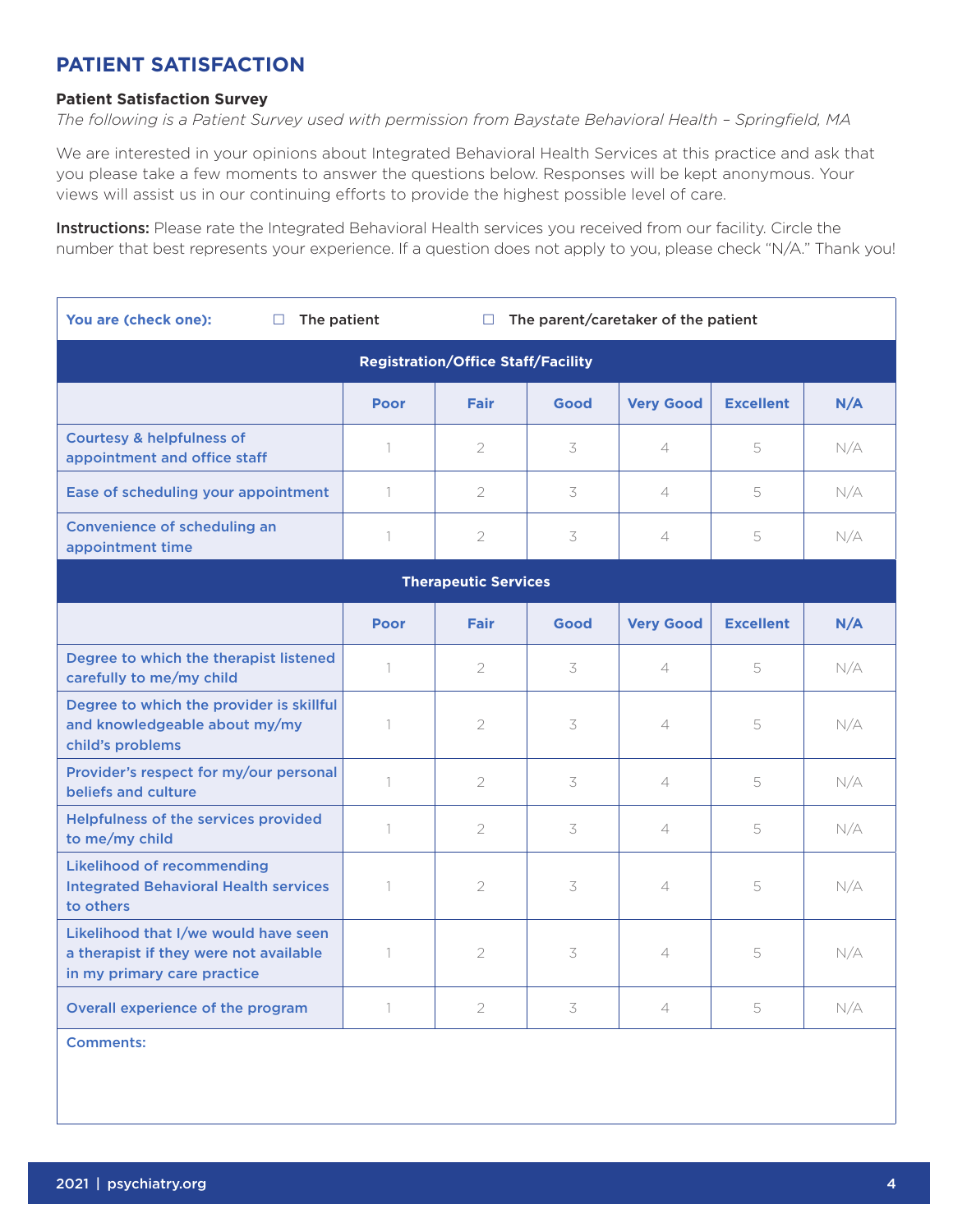### **PROVIDER SATISFACTION**

#### **Treating Provider Survey**

*The following is a treating provider survey that has been modifed and is used with permission from Integrated Healthcare Associates (IHA) – Ann Arbor, MI* 

Instructions: Please answer the following questions on a 1 to 5 scale where 5 indicates Strongly Agree and 1 indicates Strongly Disagree.

| have adequate knowledge about prescribing psychiatric medications for depression and anxiety<br>diagnoses.             |
|------------------------------------------------------------------------------------------------------------------------|
| Depression and anxiety can be effectively treated in the IHA primary care practice where I work.                       |
| The psychiatric consultant has a positive impact on patient care.                                                      |
| Recommendations regarding the use of psychiatric medications were helpful.                                             |
| Based on my personal experience I would recommend using the Collaborative Care Model to my<br>colleagues.              |
| More of my patients have access to behavioral health services since implementation of the Collaborative<br>Care Model. |

#### **Behavioral Health Care Manager Experience Survey**

*The following is a behavioral health care manager experience survey used with permission from Integrated Healthcare Associates (IHA) – Ann Arbor, MI* 

**Instructions:** Answer each question by marking the box  $\Box$  to the left of your answer.

#### 1. I know who [behavioral health care manager Name] is.

- **D** Strongly Agree
- **D** Agree
- □ Neither Agree nor Disagree
- Disagree
- $\Box$  Strongly Disagree

#### 2. I know how to get in touch with [behavioral health care manager Name].

- $\Box$  Strongly Agree
- **D** Agree
- □ Neither Agree nor Disagree
- $\square$  Disagree
- $\Box$  Strongly Disagree

#### 3. The behavioral health care manager, [behavioral health care manager Name], understood my needs.

- $\Box$  Strongly Agree
- **D** Agree
- □ Neither Agree nor Disagree
- Disagree
- $\Box$  Strongly Disagree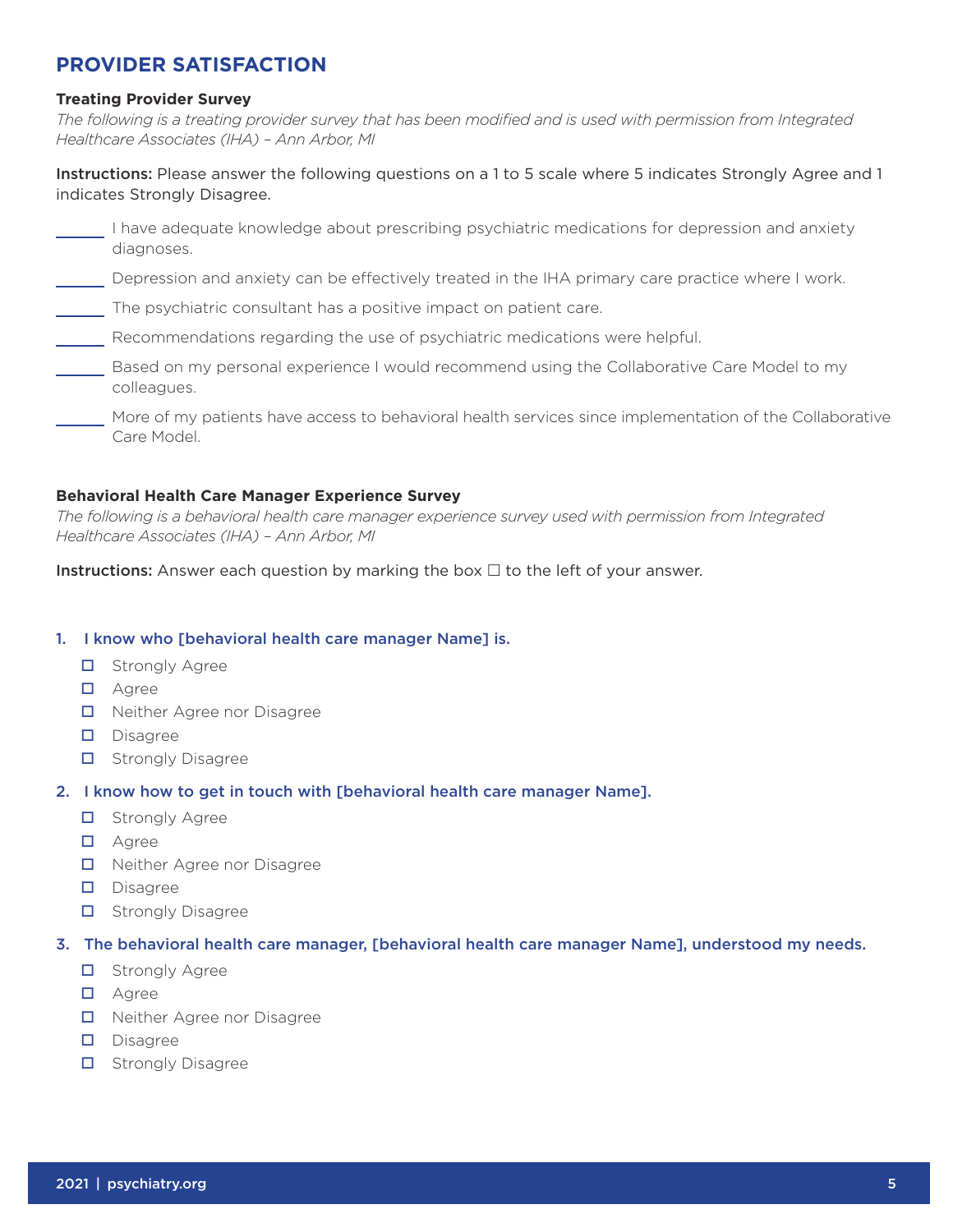#### 4. [Behavioral health care manager Name] helped me understand my illness better.

- $\Box$  Strongly Agree
- **D** Agree
- □ Neither Agree nor Disagree
- Disagree
- $\Box$  Strongly Disagree

#### 5. The Behavioral Health Collaborative Care Program and [behavioral health care manager Name] ofered services that were helpful to me.

- $\Box$  Strongly Agree
- **D** Agree
- □ Neither Agree nor Disagree
- Disagree
- $\Box$  Strongly Disagree
- 6. [Behavioral health care manager Name] gave clear directions concerning medications (answer only if you were on medications, otherwise leave blank).
	- $\Box$  Strongly Agree
	- **D** Agree
	- □ Neither Agree nor Disagree
	- Disagree
	- $\Box$  Strongly Disagree

#### 7. [Behavioral health care manager Name] and my PCP were both knowledgeable about my care plan.

- $\Box$  Strongly Agree
- **D** Agree
- □ Neither Agree nor Disagree
- Disagree
- $\Box$  Strongly Disagree
- 8. I would recommend this program to a friend.
	- **D** Strongly Agree
	- **D** Agree
	- □ Neither Agree nor Disagree
	- Disagree
	- $\Box$  Strongly Disagree

#### 9. I would return to this program in the future if I needed help.

- **D** Strongly Agree
- **D** Agree
- D Neither Agree nor Disagree
- Disagree
- $\Box$  Strongly Disagree

#### 10. I am satisfed with my experiences in the Behavioral Health Collaborative Program.

- **D** Strongly Agree
- **D** Agree
- □ Neither Agree nor Disagree
- Disagree
- $\Box$  Strongly Disagree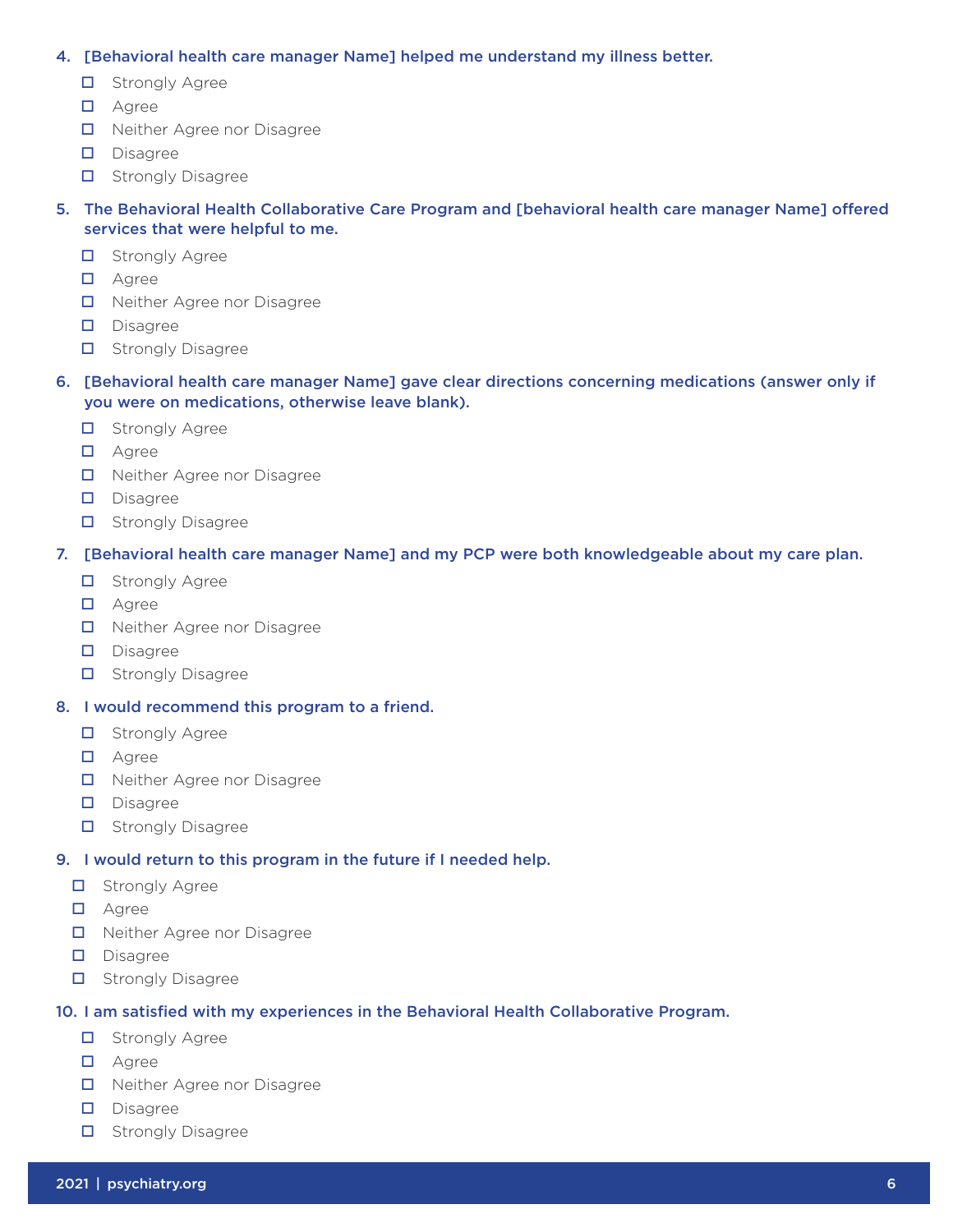### **TRACKING TIME**

When billing the Psychiatric Collaborative Care Model (CoCM) CPT codes, the tracking of time is important as the services are billed based on the total number of minutes the behavioral health care manager spends on clinical activities over the course of a month. Clinical activities include both face-to-face and non-faceto-face (e.g. phone, email) time spent with the patient, performing the registry review to identify patients who may not be improving, and discussions with the psychiatric consultant or the treating practitioner about the patient's care. The same unit of time should never be billed more than once. For instance, you would not bill both a psychotherapy code and count the same minutes of service toward the total amount of time spent with the patient over the course of a month to bill a CoCM CPT code. You would pick one CPT code to account for the minutes spent. Practitioner time is captured separately in the valuation of the CoCM codes, so their time is not counted toward the monthly total. The treating practitioner and psychiatric consultant can bill separately for any direct patient care (i.e., an outpatient face-to-face E/M service).

Many methods have been adopted by practices to ensure that time spent delivering care in CoCM are accurately captured. Some systems are using time tracking in the registry function, including built-in time tracking in the ACT and AIMS Excel Spreadsheet, while others are tracking time in the electronic health record with clinical activity documentation.

#### **Collaborative Care Model Time Tracking Tool**

*The tracking tool below is used with permission from Greenville Health System – Greenville, SC* 

This time tracking tool was created by Greenville Health System's behavioral health care managers and support staff to help keep track of time during the day to ensure that all time is captured. The tool is printed out and updated throughout the day to help capture time without the burden of having to document in real time within the EHR. At day's end, the populated document is given to the support staff who documents within the EHR the services that took place, as well as the staff member that completed them.

| <b>Practice</b> | <b>Patient (first 3)</b><br>letters) | <b>Time (Start time)</b><br>and end time) | <b>Action Performed (circle)</b> |                       |                         |
|-----------------|--------------------------------------|-------------------------------------------|----------------------------------|-----------------------|-------------------------|
|                 |                                      |                                           | Direct care<br>Psych Consult     | Chart Rev.<br>Ph Call | Care Coord.<br>Document |
|                 |                                      |                                           | Direct care<br>Psych Consult     | Chart Rev.<br>Ph Call | Care Coord.<br>Document |
|                 |                                      |                                           | Direct care<br>Psych Consult     | Chart Rev.<br>Ph Call | Care Coord.<br>Document |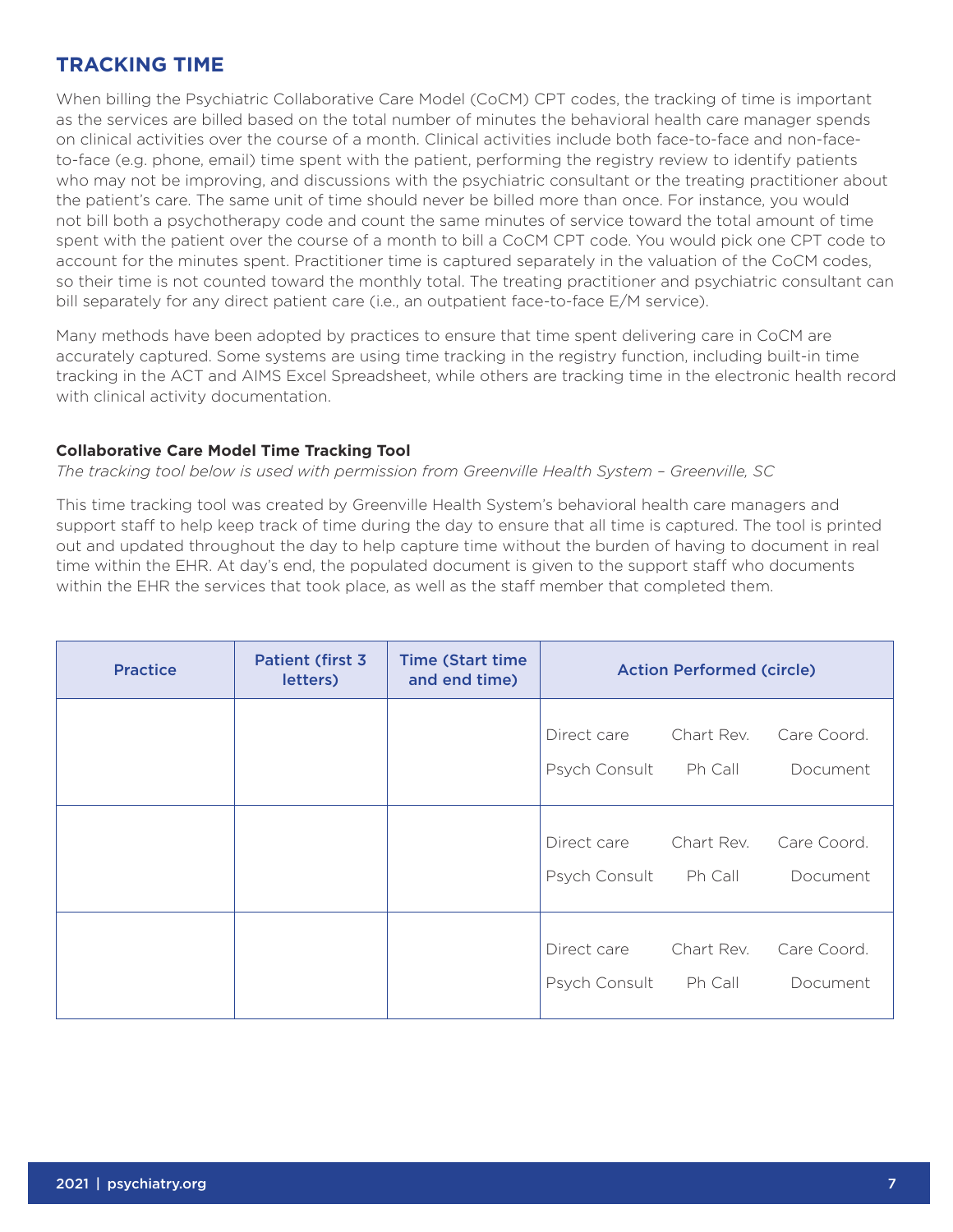## **OVERVIEW OF THE PSYCHIATRIC COLLABORATIVE CARE MODEL (CoCM) CPT CODES**

The Psychiatric Collaborative Care Model (CoCM) codes are billed by the treating practitioner to account for the work of the treating provider, the psychiatric consultant and the behavioral health care manager. The codes include required elements based on the evidence-based Collaborative Care Model (CoCM) – patient engagement and assessment, tracking progress and treating to target goals, consultation with psychiatric consultant, and management of an individual patient as part of a population of patients. Billing of the services are based on the work performed and the total number of minutes spent by a behavioral health care manager over the course of a month. In general, CoCM codes follow the CPT Time Rule which allows for the billing of the service at 50% plus 1 minute of time based on the times listed in the CPT manual. For example, the 99492, which notes 70 minutes of clinical activities in the description, can be billed once you reach the 36th minute, which is 1 minute past the midpoint of 35 minutes.

Federally Qualifed Health Centers (FQHCs) and Rural Health Clinics (RHCs) have DIFFERENT billing codes and time requirements for billing purposes. There is one Healthcare Common Procedure Coding System (HCPCS) code that describes the work of the Collaborative Care Model – G0512, and there is one HCPCS code that describes the work of general behavioral integration – G0511. The full allocation of minutes (70 minutes for the initial month and 60 minutes for the subsequent month) must be met prior to billing for CoCM in an FQHC or RHC. And there is no mechanism to account for additional time spent over the course of the month for these settings. To access the Centers for Medicare and Medicaid (CMS) FAQ on these and related care management codes please CLICK HERE

#### **Additional Resources on CoCM Coding and Billing**

The University of Washington's AIMS Center has created a [FAQ](https://aims.uw.edu/sites/default/files/Finance%20Office%20Hours%20FAQs_062921%20Final.pdf) based on questions participants have asked on the monthly Office Hour conference calls.

CMS has created a [Fact Sheet](https://www.cms.gov/Outreach-and-Education/Medicare-Learning-Network-MLN/MLNProducts/Downloads/BehavioralHealthIntegration.pdf) and [FAQ](https://www.hhs.gov/guidance/sites/default/files/hhs-guidance-documents/bhi_faqs_updated_04172018.pdf) which provides an overview of the Psychiatric CoCM CPT codes and the associated requirements for billing.

#### **How to Navigate Private Payer Reimbursement for the Collaborative Care Model Codes**

Private payers around the country are now reimbursing for care delivered in the Collaborative Care Model. Insurance coverage for services difers between insurance providers, individual plans, and by state, so it's important to inquire in advance of billing if your practice's accepted payers are reimbursing for care delivered in the CoCM. To do so, those staff in charge of - or familiar with - billing (often the Practice Administrator) should reach out to the plans you bill and ask if the CoCM codes are a covered service (99492, 99493, 99494, G2214 and 99484), and if so, at what rate, and what the patient's cost share would be.

#### **Talking Points: Introducing CoCM and the Codes to Payers**

**A.** Ask if currently paying for the Psychiatric Collaborative Care Model CPT Codes:

- **1.** "Are you currently reimbursing for codes 99492, 99493, 99494, G2214, 99484?"
- **2.** If yes, "How much do you reimburse for each code?"
- **3.** "Are there any special requirements or limitations related to these codes?"
- **B.** If the payer is not aware of the Psychiatric CoCM codes, please share the following resources with them:
	- **1.** [The MLN Behavioral Health Integration Services Fact Sheet](https://www.cms.gov/Outreach-and-Education/Medicare-Learning-Network-MLN/MLNProducts/Downloads/BehavioralHealthIntegration.pdf)
	- **2.** [The National Alliance of Purchasers of Healthcare Fact Sheet](https://higherlogicdownload.s3.amazonaws.com/NAHPC/3d988744-80e1-414b-8881-aa2c98621788/UploadedImages/Mental_Health_Accelerating_Action_for_Parity_and_Peak_Performance_Action_Brief_FINAL.pdf)